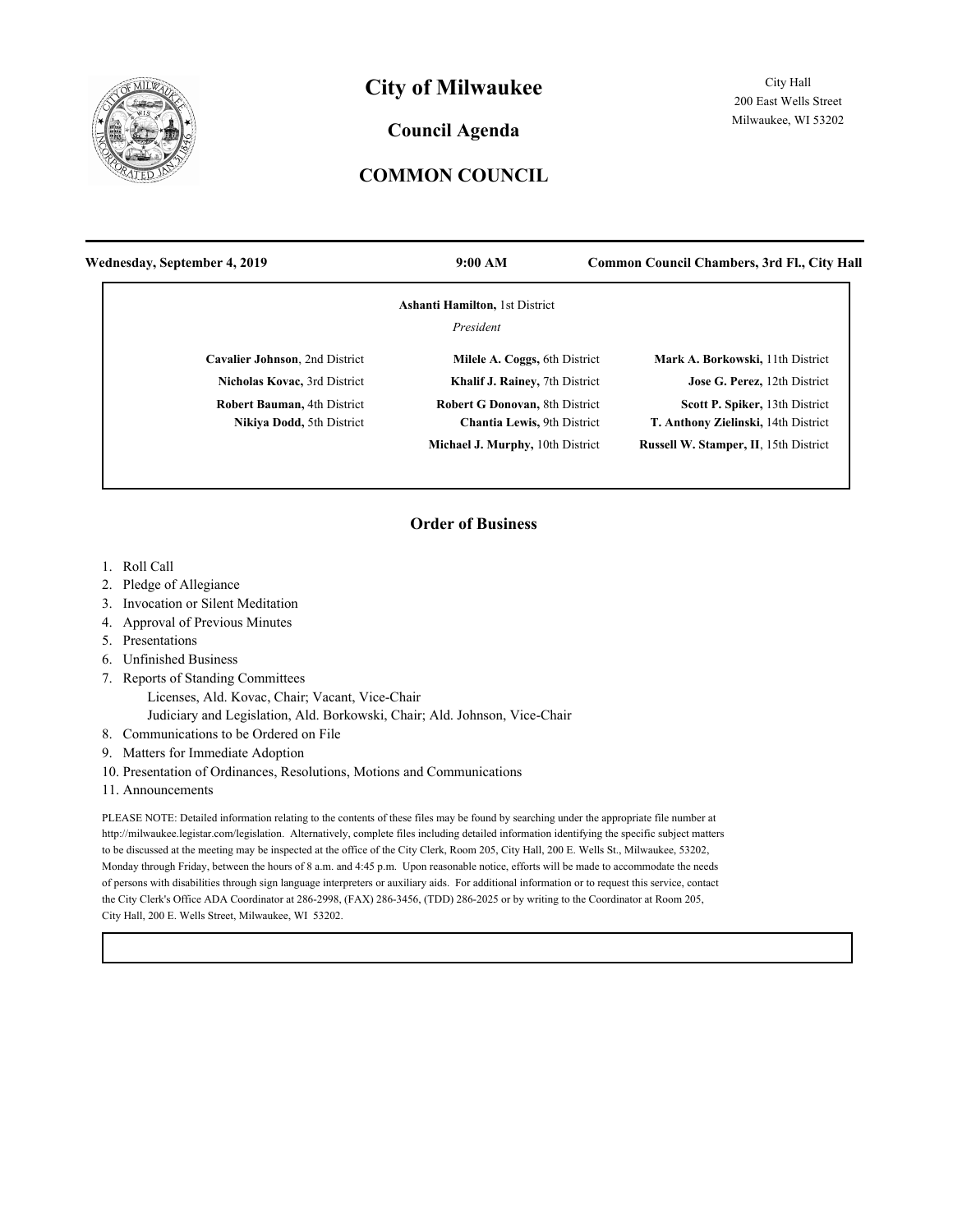#### **COMMENDATORY AND CONDOLATORY RESOLUTIONS**

**1. [190790](http://milwaukee.legistar.com/gateway.aspx?m=l&id=52510) SPONSORED BY: THE CHAIR INTRODUCED ON: 09/04/2019**

Communications from the City Clerk relating to various commendatory/condolatory resolutions to be acknowledged and affirmed by the Common Council.

#### **THE LICENSES COMMITTEE RECOMMENDS**

#### **APPROVAL OF THE FOLLOWING:**

#### **2. [190561](http://milwaukee.legistar.com/gateway.aspx?m=l&id=52113) SPONSORED BY: THE CHAIR INTRODUCED ON: 07/09/2019**

Motion relating to the recommendations of the Licenses Committee relative to licenses.

*This file may be referred from a special meeting of the Licenses Committee to be held at 8:45 a.m. on Wednesday, September 4, 2019, in the Common Council Chamber.*

*Detailed information relating to the contents of this file may be found by searching under this number at http://milwaukee.legistar.com/legislation.*

*Alternatively, the complete file including detailed information identifying the specific subject matters to be discussed at the meeting may be inspected at the office of the License Division, Room 105, City Hall, 200 E. Wells St., Milwaukee, 53202, Monday through Friday, between the hours of 8:15 a.m. and 4:30 p.m.*

#### **THE JUDICIARY & LEGISLATION COMMITTEE RECOMMENDS**

#### **ADOPTION OF THE FOLLOWING:**

# **3. [190341](http://milwaukee.legistar.com/gateway.aspx?m=l&id=51813) SPONSORED BY: THE CHAIR INTRODUCED ON: 05/29/2019**

Resolution to authorize the City Attorney to serve and file an offer of judgment in the amount of \$400,000 in the case of Sterling D. Brown v. City of Milwaukee, et al., Case No. 18-C-0922

*This file may be referred from a special meeting of the Judiciary and Legislation Committee to be held at 8:30 a.m. on Wednesday, September 4, 2019, beginning at 8:30 a.m.*

#### **MATTERS FOR IMMEDIATE ADOPTION OR APPROVAL**

- **4. 190706 SPONSORED BY: Ald. Coggs INTRODUCED ON: 09/04/2019** Motion amending the schedule of regular meetings of the Finance and Personnel Committee for the year 2019.
- **5. [190733](http://milwaukee.legistar.com/gateway.aspx?m=l&id=52417) SPONSORED BY: Ald. Hamilton INTRODUCED ON: 09/04/2019**